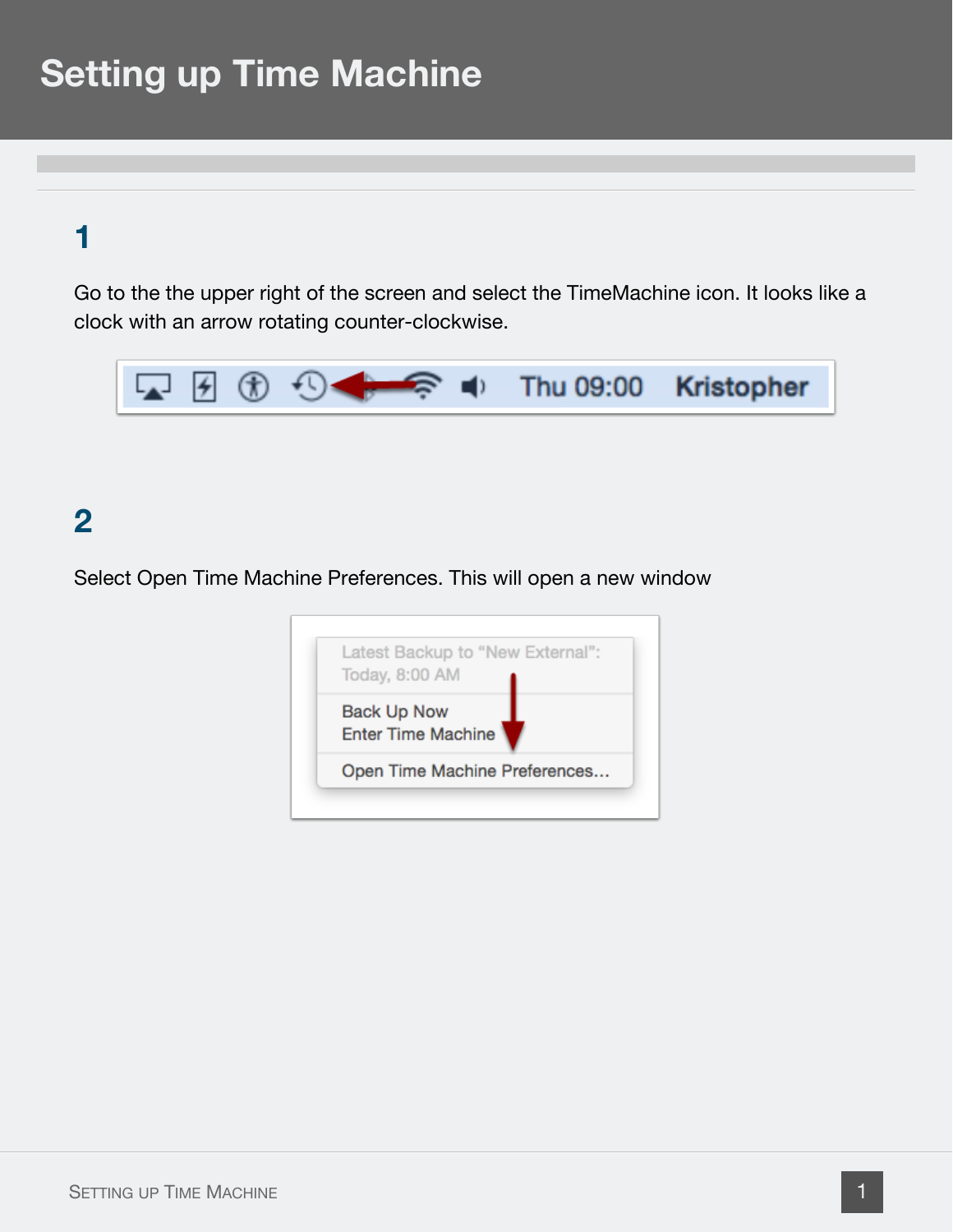## **3**

Once the System Preferences for Time Machine open you will see a the following screen. Turn it ON with the big switch.

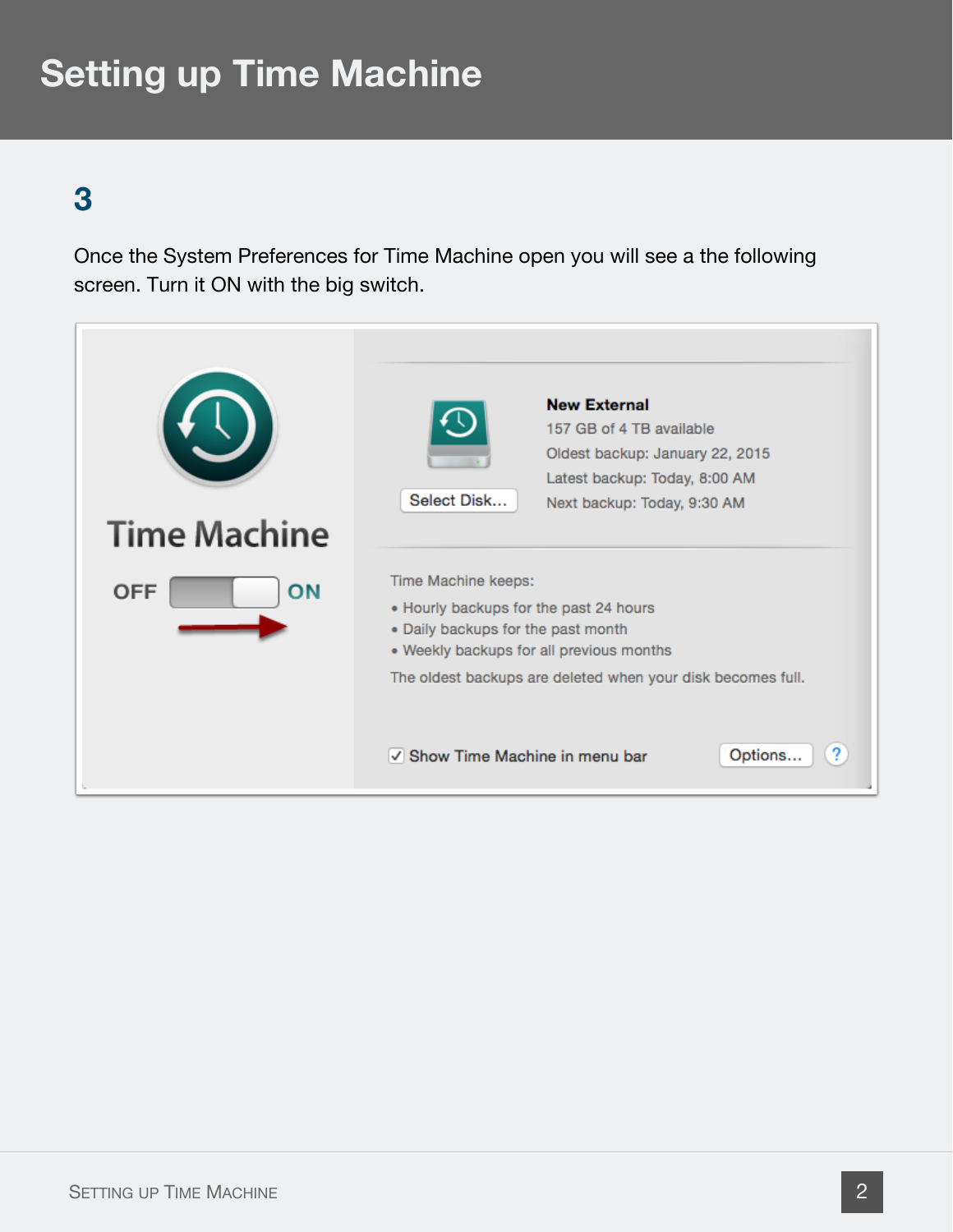#### **4**

You'll need to select either an external hard disk or a Time Capsule



#### **5**

First, Select the disk

Second, Encrypt the backups

Third, click 'Use Disk' to enable the disk for backups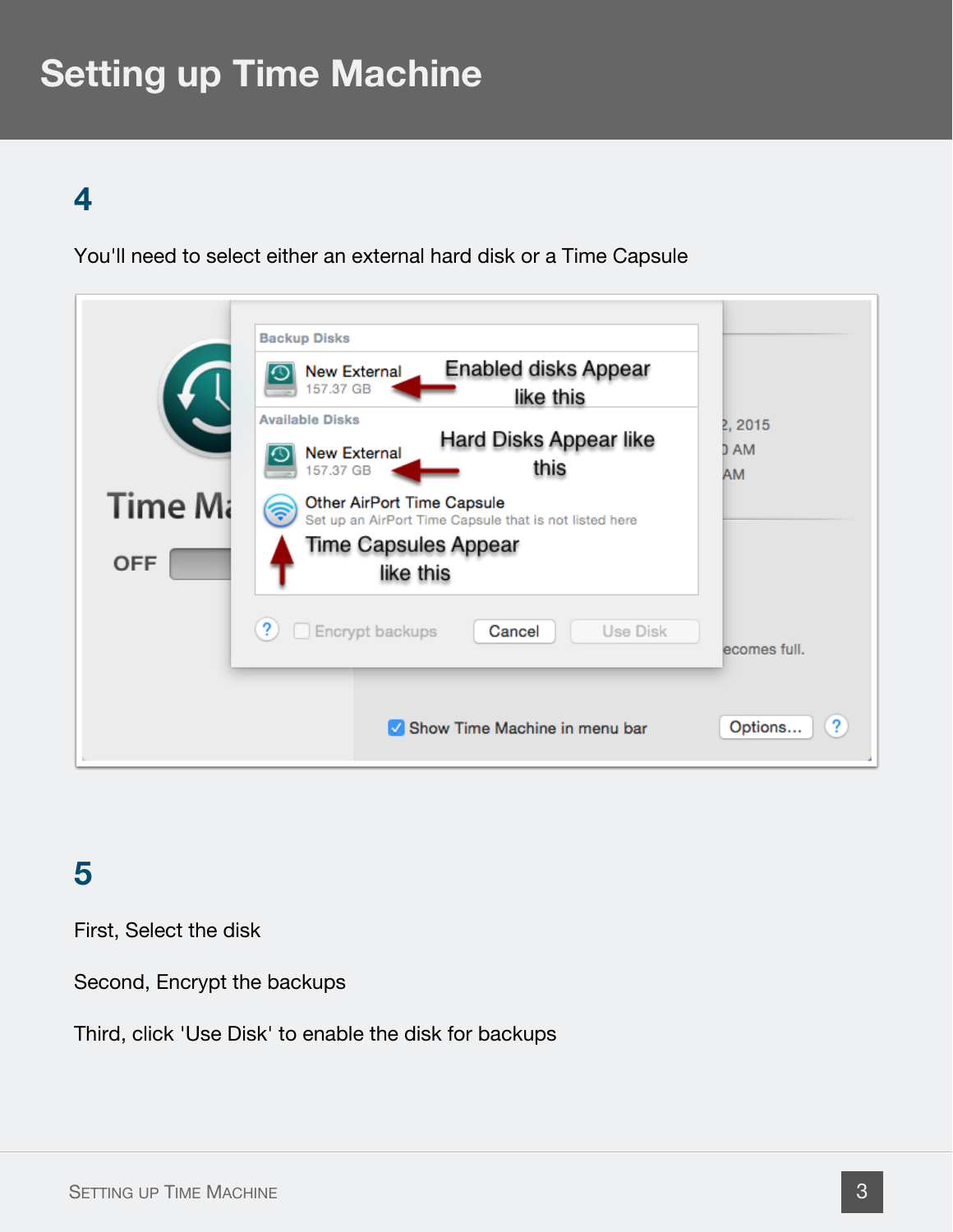Backups are selected and the first backup begins.



## **6**

Checking your work. Your Time Machine Perferences should now look like this.

- 1 The Disk you Selected is named at the top
- 2 The amount of disk space is shown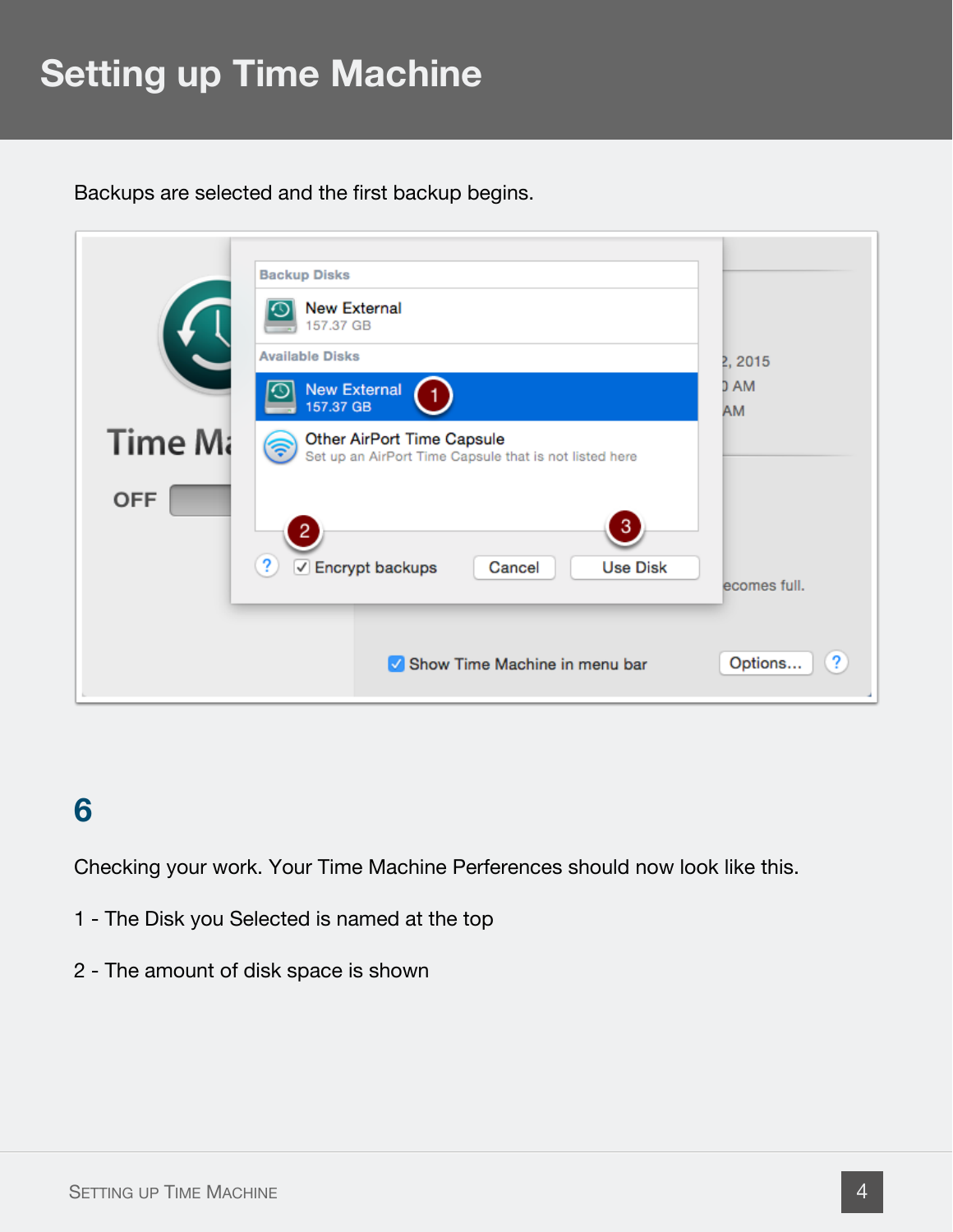3 - It shows the oldest backup you have. There won't be one until the first backup is complete. After that the oldest backup represents the furtherest point in time back to which you can restore files.

4 - The latest backup is the last time you backed up. Time Machine runs once an hour but only if the disk you selected is available. Ideally this should be from today's date and only an hour behind the current time.

5 - When the next backup will run. This will say 'When disk is availble' if the disk is not present.